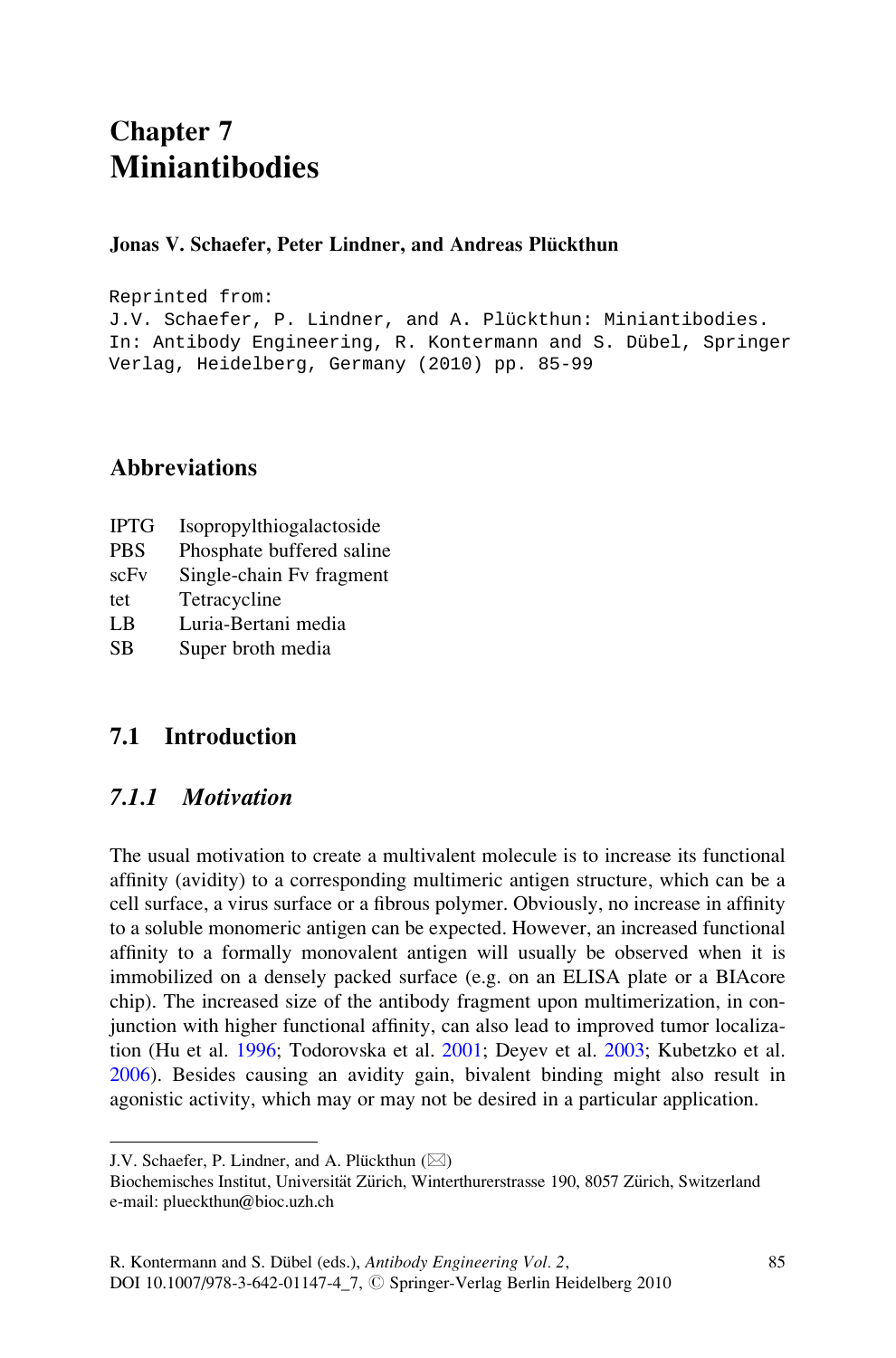It is essential to understand that this avidity gain, which can be quantified (see, e.g. Crothers and Metzger  $(1972)$  $(1972)$ ; Pluckthun and Pack  $(1997)$  $(1997)$ ; Müller et al. [\(1998b](#page-13-0))), is a phenomenon closely linked to geometry. The bivalent molecule must be able to reach two epitopes at the same time. Thus, both the distance and the relative orientation of the binding sites will be crucial. It is, therefore, not the same if the two binding sites are linked head to tail, head to head, or tail to tail, even when connected with flexible linkers.

In the IgG molecule, the two binding sites are far enough apart to often reach epitopes from two adjacent protein molecules. The inherent (approximate) C2 symmetry of the antibody is ideal if the two antigens are also related by an approximate twofold axis. In a membrane, where proteins have some mobility, such an arrangement is very often possible. From such considerations we designed the "miniantibodies" to mimic the geometry of IgG molecules, using components which can be made conveniently in bacteria.

A further advantage of this format is that two different specificities can be combined within one miniantibody, offering numerous applications in biotechnology, diagnostics, and potentially therapy. Such applications can include the crosslinking of two cells or, alternatively, binding to two epitopes on the same cell can increase avidity and possibly selectivity. Finally a bispecific molecule can bring a payload to a cell by one arm binding to the cell, the other to the payload.

Dimeric miniantibodies can also be of interest as capture molecules: when immobilized on plastic support, at least one of the molecule's binding sites usually remains functional, while the other eventually may denature upon binding to the surface. In contrast, monovalent scFv fragments normally lose their antigen binding capability upon immobilization to plastic.

#### 7.1.2  $\overline{y}$  and  $\overline{y}$  over  $\overline{y}$

Three principal concepts exist to multimerize antibody scFv fragments (Pluckthun and Pack [1997\)](#page-14-0). The first – being the subject of this chapter – is to connect them, usually via a flexible hinge region, to a module or domain that will itself multimerize. We have termed the resulting constructs "miniantibodies" (Pack and Pluckthun [1992](#page-13-0)), as they recreate the basic flexible disposition of the two binding sites of IgG molecules in a smaller assembly. The ability to multimerize antibody formats other than scFv fragments by using the same strategy is readily apparent.

The second possibility is to shorten the linker between the antibody  $V_L$  and  $V_H$  domains so that a monovalent fragment cannot form (Holliger et al. [1993;](#page-12-0) Todorovska et al. [2001](#page-14-0)), creating so-called dia-, tri- or tetrabodies. The third alternative is to connect two or more scFv fragments linearly with flexible linkers (Kellner et al. [2008](#page-13-0)). These two latter approaches have also been combined successfully in the past (Kipriyanov et al. [1999\)](#page-13-0). While easy to draw as a cartoon, it must be remembered that domains of natural antibody domains are quite aggregationprone, especially during folding (i.e. expression) and will in such assemblies also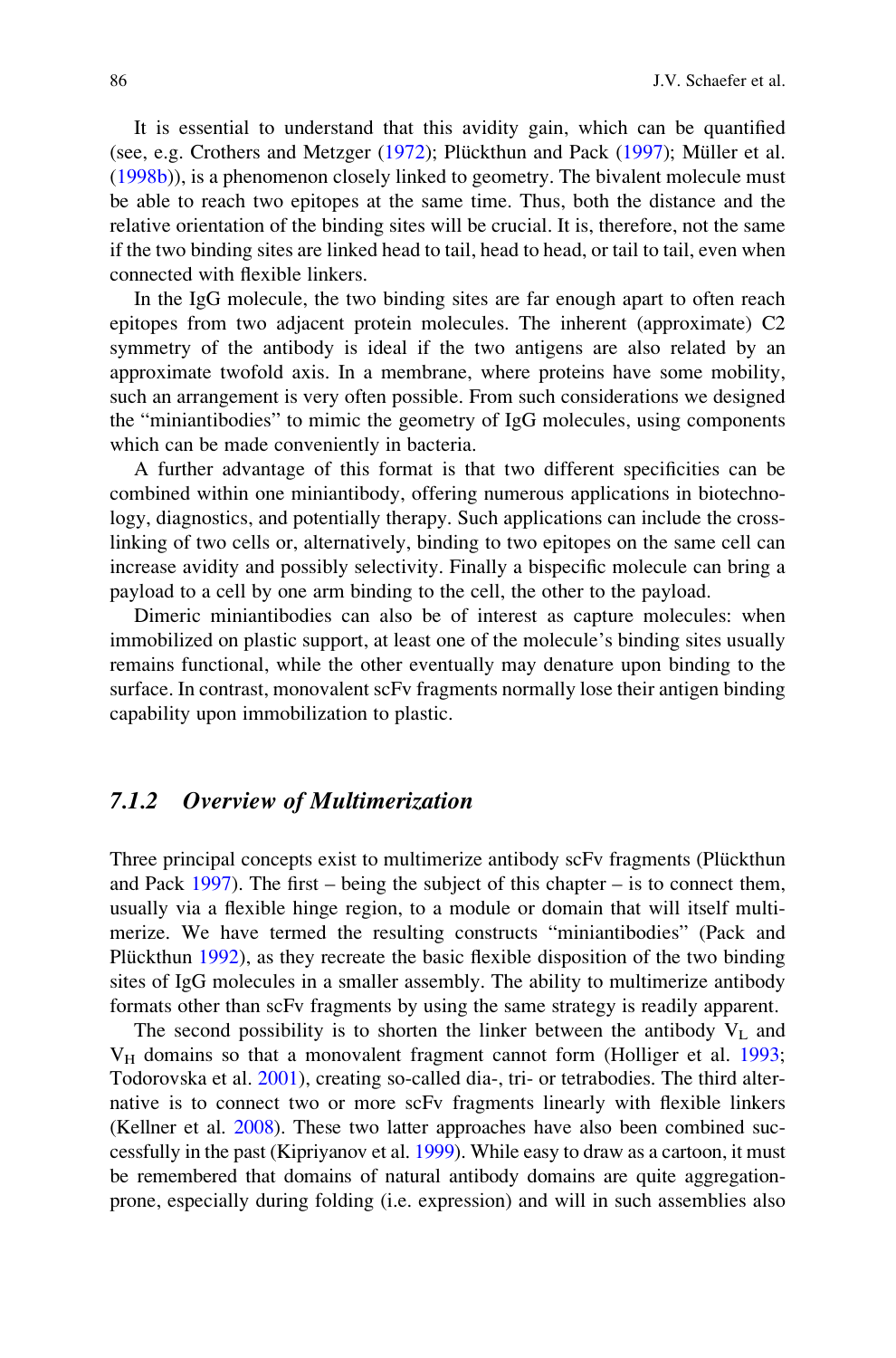generate partially folded domains that can lead to inactive and heterogeneous products. It is not secured, therefore, that the desired molecular assembly will actually form in reality in good yield in every case, nor that it will have the prescribed binding properties.

The "miniantibody" concept has been the attempt to create a structure with the same "wing span" as an IgG, but composed of modules which can be readily expressed in E. coli. This is achieved by the oligomerization domains which are not directly located downstream of the C-terminus of the scFv fragment but rather separated via a spacer, such as the upper hinge region from murine or human IgG3. This confers rotational freedom and flexibility very similar to that of the Fab-arms of full-length antibodies. As the oligomerization domains in the vectors presented here are encoded in different modular gene cassettes, it is possible to switch formats readily between these multimerized antibody fragments by simple cloning, independent of their structural properties (Willuda et al. [2001](#page-14-0)). Also, many fusions to other oligomeric modules, to enzymes and other proteins have been previously analyzed regarding their dimerization or multimerization potential (Plückthun and Pack [1997](#page-14-0); Zhang et al. [2004\)](#page-14-0).

#### $7.1.3$ **Miniantibodies**

The basic concept for all miniantibody constructs is the fusion of the scFv fragment to an oligomerizing element. In the simplest case, this self-associating peptide domain is an amphipathic,  $\alpha$ -helix-forming stretch of amino acids (usually between 16 and 40 residues, see Table 7.2 for details) attached to the scFv via a flexible hinge region, giving both partners enough steric freedom to fold individually. As schematically outlined in Fig. [7.1,](#page-3-0) this leads to dimeric or tetrameric miniantibodies, depending on the oligomerization motif chosen. Most conveniently, the miniantibodies are expressed in the bacterial periplasm to allow the formation of disulfide bonds in their scFv part. All amphipathic oligomerization helices presented in Table [7.1](#page-4-0) were therefore chosen to be compatible with periplasmic folding and the transport through the bacterial membrane, causing no significant problems in the folding and expression of most scFv fragments tested.

#### $7.1.4$  $\overline{1}$ .

While most methods for the formation of bivalent or bispecific antibody fragments require a significant reconstruction of the format compared to the scFv, the generation of dimeric miniantibodies is simply achieved by adding an oligomerizing sequence to the C-terminus of the scFv fragment. Examples for such self-associating modules are the naturally occurring dimerization helix from the yeast transcription factor GCN4 (Fig. [7.1a](#page-3-0)) (scFv-ZIP; O'Shea et al. [1991](#page-13-0); Dürr et al. [1999](#page-12-0)), the  $C_H$ 3/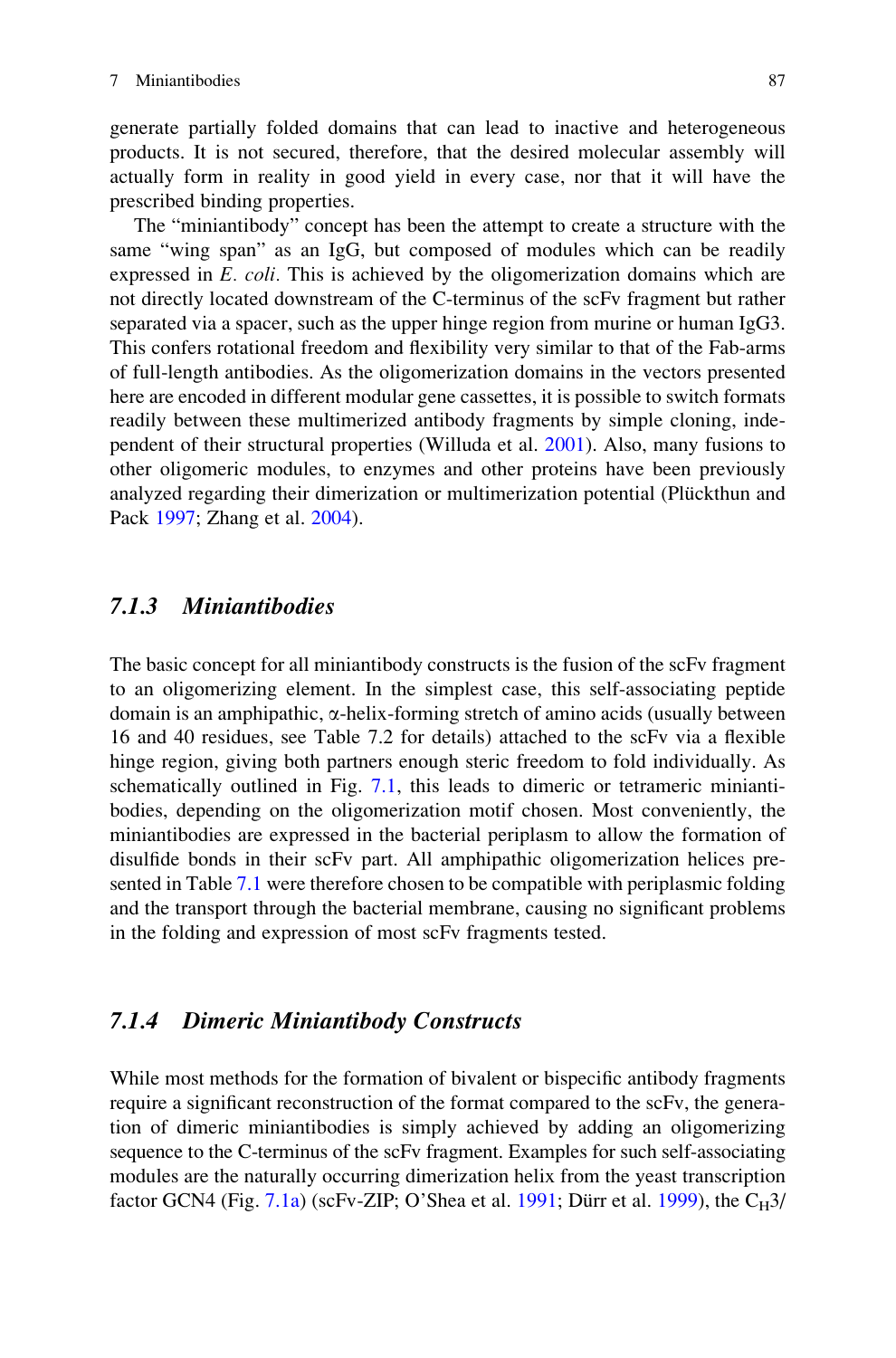<span id="page-3-0"></span>

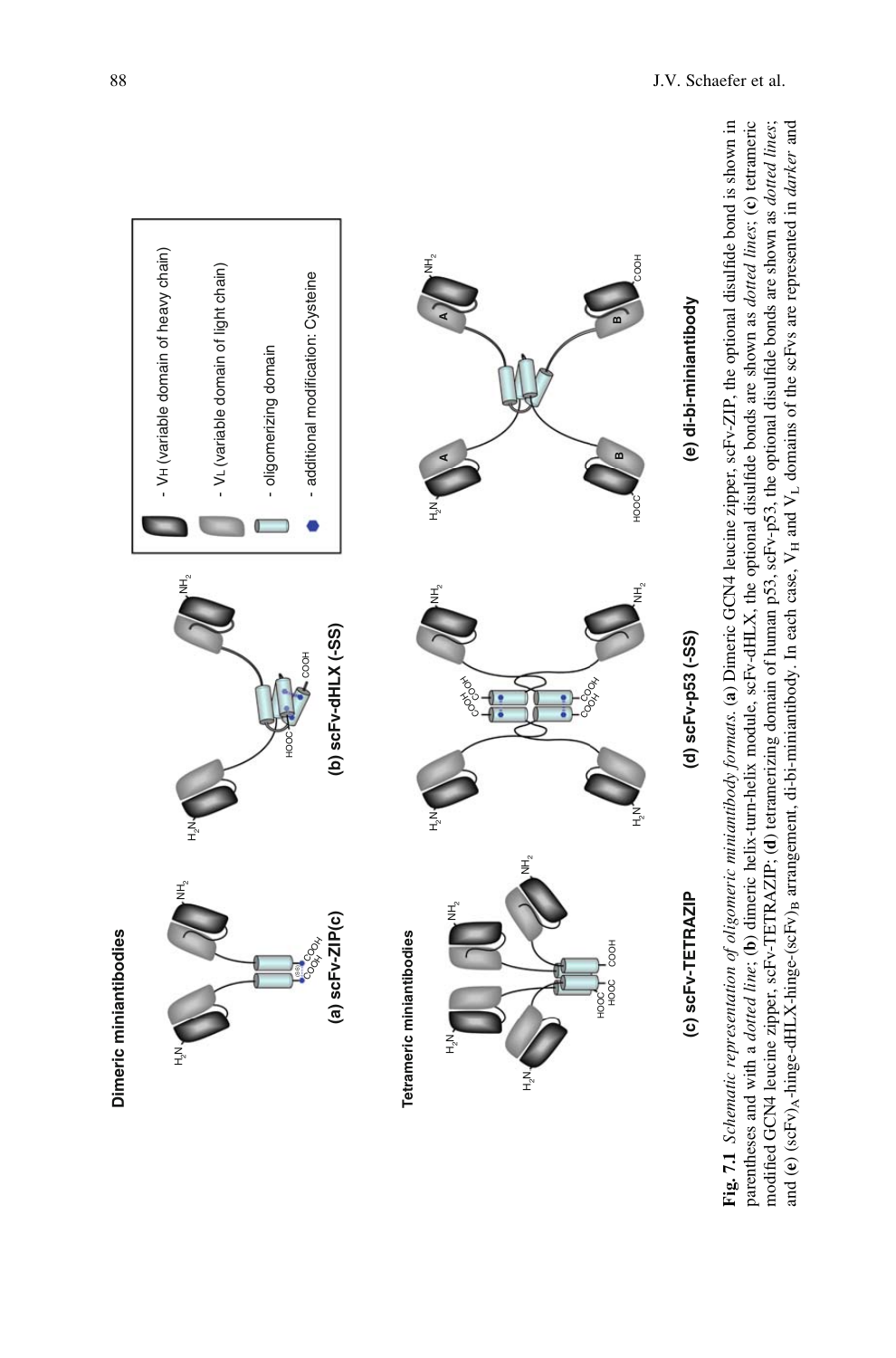| Construct                  | Upper hinge              | Self-associating<br>peptide                          | Modifications Plasmid    |                           | Reference     |
|----------------------------|--------------------------|------------------------------------------------------|--------------------------|---------------------------|---------------|
| <b>B</b> ivalent           |                          |                                                      |                          |                           |               |
| scFv-ZIP                   |                          | Murine IgG3 GCN4 leucine<br>zipper                   |                          | pACKZIP                   | A, B, C,<br>D |
| scFv-ZIPc                  |                          | Murine IgG3 GCN4 leucine<br>zipper                   | C-terminal<br>Cys        | pACKZIPc                  | C, D          |
| scFv-dHLX                  | Murine IgG3 Helix1-turn- | Helix2                                               |                          | pAK500                    | H             |
| scFv-dHLX-SS               | Murine IgG3 Helix1-turn- | Helix2                                               | Internal Cys             | pAK500-SS                 | J             |
| <b>Bispecific</b>          |                          |                                                      |                          |                           |               |
| scFv-JUN                   | Murine IgG3 JUN leucine  | zipper                                               |                          | pACKIHJUN                 | I             |
| scFv-FOS                   | Murine IgG3 FOS leucine  | zipper                                               |                          | <b>pACKFOS</b>            | Ι             |
| CH1-CL                     |                          | Murine IgG3 CH1 and CL from<br>IgG                   | $\overline{\phantom{a}}$ | pKM30425<br><b>M1CHCL</b> | F             |
| Tetravalent                |                          |                                                      |                          |                           |               |
| $scFv-$<br><b>TETRAZIP</b> |                          | Murine IgG3 GCN4 leucine<br>zipper,<br>modified      |                          | pACKtZIP                  | A, D          |
| $scFv-p53$                 |                          | Human IgG3 Oligomerization<br>domain of<br>human p53 |                          | pMStetp53His              | E             |
| scFv-p53-SS                |                          | Human IgG3 Oligomerization<br>domain of<br>human p53 | Internal Cys             |                           | J             |
| Tetravalent/bispecific     |                          |                                                      |                          |                           |               |
| di-bi                      | Murine IgG3 Helix1-turn- | Helix2                                               |                          | pKM310M1dhlx G<br>425h    |               |

<span id="page-4-0"></span>Table 7.1 Cross-references between oligomerizing elements and corresponding plasmids/ literature

Important elements of various miniantibody formats are listed as overview. For exact amino acid sequences of the elements, see Table [7.2](#page-6-0). Vectors carrying miniantibody genes in these formats and references are given. Letters in the reference column denote: (A) Pack et al. [1995](#page-14-0); (B) Pack et al. [1993;](#page-14-0) (C) Pack and Plückthun [1992;](#page-13-0) (D) Ge et al. [1995](#page-12-0); (E) Rheinnecker et al. [1996;](#page-14-0) (F) Müller et al. [1998c;](#page-13-0) (G) Müller et al. [1998b](#page-13-0); (H) Krebber et al. [1997;](#page-13-0) (I) Plückthun and Pack [1997](#page-14-0); (J) Kubetzko et al. [2006](#page-13-0)

**Fig. 7.1** (continued) *lighter color*, respectively. Linker and hinge regions are shown as *black lines* (either filled or not, indicating different polypeptide chains within homo- or heterodimeric constructs). The respective helical elements responsible for oligomerization are depicted as grey cylinders. Their orientation is derived from the published crystal structures of the coiled coil (PDB 2zta) (O'Shea et al. [1991\)](#page-13-0), tetrazipper (PDB 1gcl) (Harbury et al. [1993](#page-12-0)), the NMR structure of the designed dHLX motif (PDB 1qp6) (Hill and Degrado [1998](#page-12-0)) and both NMR and X-ray structures of the p53 tetramerization domain (PDB 1aie) (Jeffrey et al. [1995;](#page-12-0) Mittl et al. [1998](#page-13-0)). Several of the constructs have also been modified with additional cysteines to allow disulfide formation (Kubetzko et al. [2006](#page-13-0)). This is schematically indicated by *dots* for the cysteines and *dotted lines* for the disulfide bonds. These cysteine modifications are optional, and the expression yield is generally higher when not using the cysteine modified modules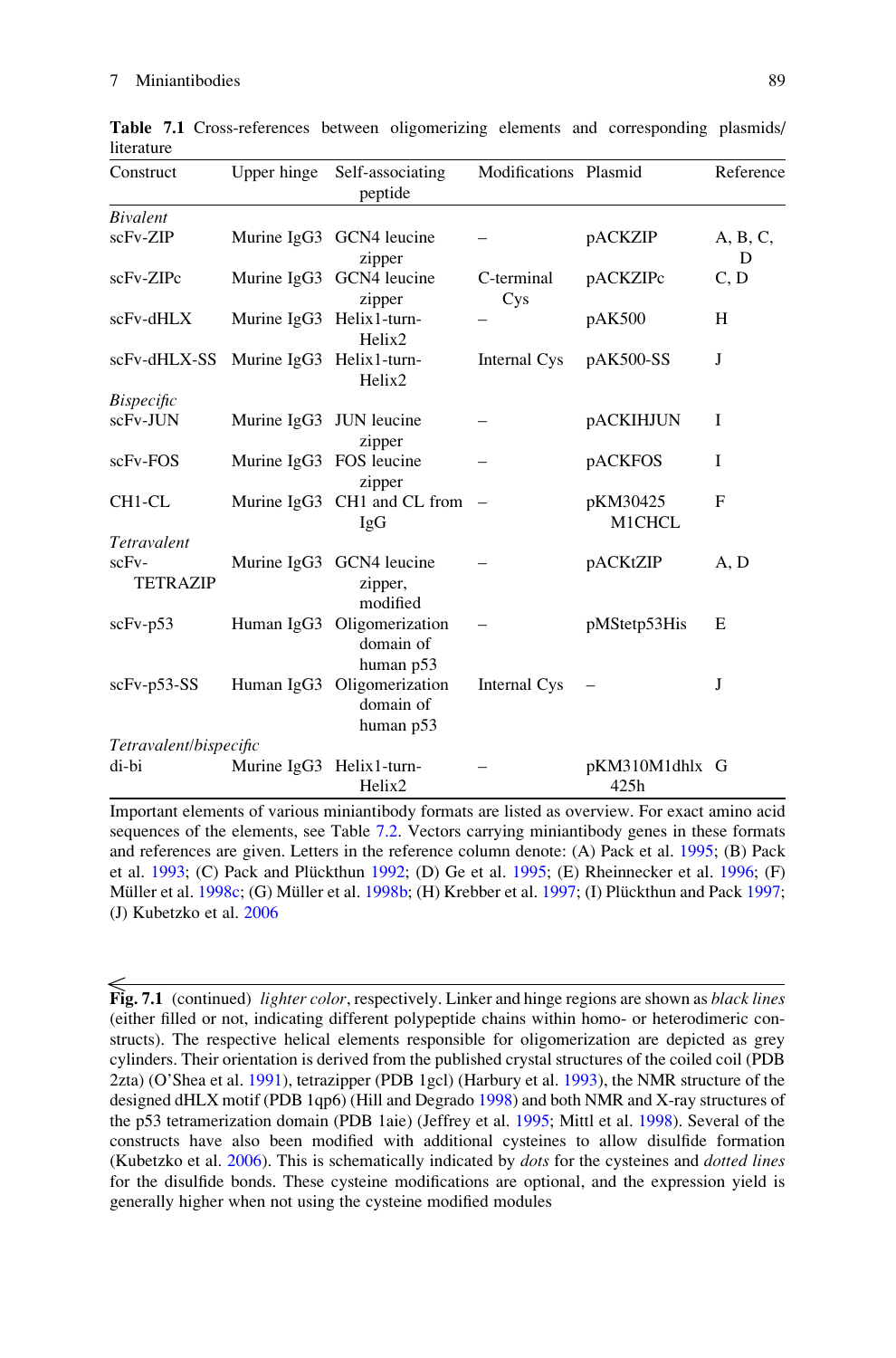$F_c$ -domains of antibodies (see Chap. 30) or synthetically designed two- or fourhelical bundle elements (Eisenberg et al. [1986\)](#page-12-0). The latter motif consists of a helixturn-helix motif fused to the scFv with two of them "clasping" each other (see scFv $dH LX$  in Fig.  $7.1<sub>b</sub>$ .

Bispecific miniantibodies can be created if two different scFvs are chosen and fused to modules forming specific heterodimers. However, as not all heterodimerizing modules also work well in vivo, problems of homodimerization and proteolytic susceptibility have to be taken into consideration. The question of specific heterodimerization was tackled using an in vivo selection approach with different libraries for both helices (Arndt et al. [2000](#page-12-0)) resulting in coiled coil helices which showed very good behavior with regard to stability, heterospecificity, and resistance to proteases (Arndt et al. [2001](#page-12-0)).

#### $7.1.5$ **Tetrameric Miniantibody Constructs**  $\mathcal{I}$

Specific amino acid exchanges in all hydrophobic contact positions a and d of the GCN4 zipper (reviewed by Woolfson [2005\)](#page-14-0) result in the self-assembly of a stable tetrameric bundle (Harbury et al. [1993](#page-12-0)), and fusing this modified zipper version to a scFv leads to tetrameric miniantibodies (scFv-TETRAZIP in Fig. [7.1c;](#page-3-0) Pack et al. [1995\)](#page-14-0). A low immunogenicity can be expected for the fusion of a humanized scFv with the tetramerization domain of human p53 (Jeffrey et al. [1995;](#page-12-0) Rheinnecker et al. [1996](#page-14-0)), as it also uses a human IgG3 hinge (Table [7.1](#page-4-0)).

### 7.1.6 Extensions of the Miniantibody Concept

To further stabilize the multimeric formats, intermolecular disulfide bonds were designed and introduced in variants of the scFv-dHLX and scFv-p53 formats, resulting in the respective SS mutants (see Table [7.2\)](#page-6-0). The presence of the newly introduced cysteine residues (two in the dimerization motif dHLX and one in p53) was shown to cause the formation of covalent cross-links of the self-associated peptides, thus increasing their stability (Kubetzko et al. [2006\)](#page-13-0). On the basis of similar considerations, single cysteine residues can also be added to the C-terminus of the leucine zipper (c variant in Fig.  $7.1a$ ), resulting in covalent linkage by disulfide bond formation (Pack and Plückthun [1992](#page-13-0)). However, it has to be kept in mind that incorrect disulfides may also be formed in these constructs with additional cysteines, leading to slightly lower yields of correctly folded multimeric antibody fragments.

A combination of directed bivalency with bispecificity can be obtained by using so-called "di-bi-miniantibodies" (Müller et al. [1998a](#page-13-0)). In this construct, a second scFv is fused downstream the dimerization motif, resulting in a  $(scFv)_{A}$ -hinge $dH LX$ -hinge-(scFv)<sub>B</sub> arrangement (Fig. [7.1e](#page-3-0)).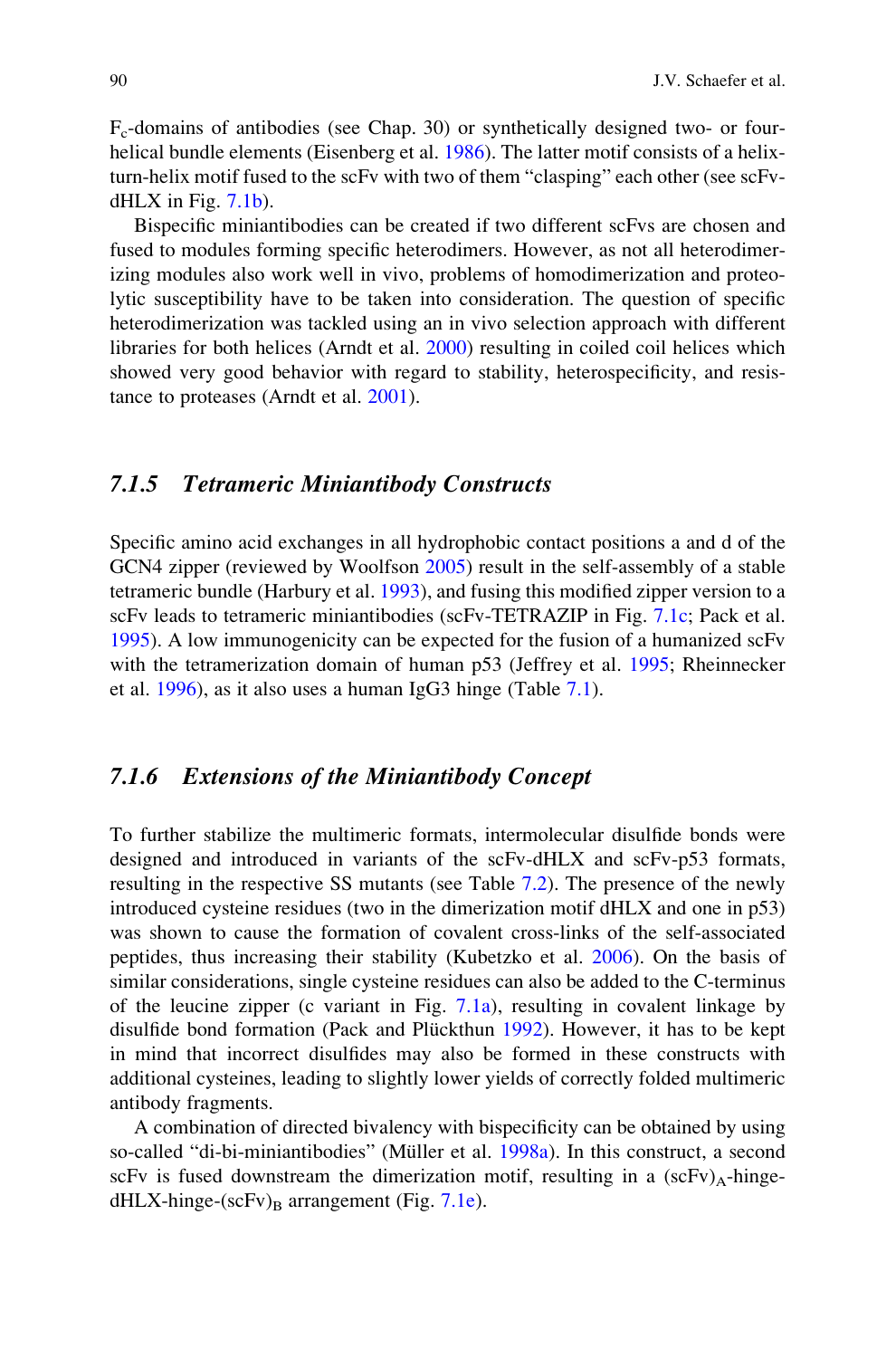<span id="page-6-0"></span>

|                                          | Table 7.2 Amino acid sequences of hinges and oligomerizing elements                                      |                                                                                                                                                                                                                                                                                                                                                                                                                                                                                                          |
|------------------------------------------|----------------------------------------------------------------------------------------------------------|----------------------------------------------------------------------------------------------------------------------------------------------------------------------------------------------------------------------------------------------------------------------------------------------------------------------------------------------------------------------------------------------------------------------------------------------------------------------------------------------------------|
| Construct                                | Element                                                                                                  | Amino acid sequence                                                                                                                                                                                                                                                                                                                                                                                                                                                                                      |
|                                          | Murine IgG3 upper hinge<br>Human IgG3 upper hinge                                                        | TPLGDTTHTSG (present in scFv-p53 constructs)<br>PKPSTPPGSS                                                                                                                                                                                                                                                                                                                                                                                                                                               |
| scFv-dHLX/di-bi<br>scFv-ZIPc<br>scFv-ZIP | $Helix 1-turn-helix 2 - spacer - (His)5$<br>GCN4 leucine zipper - Cys<br>GCN4 leucine zipper             | GELEELLKHLKELLKG-PRK-GELEELLKHLKELLKG- <i>GSGGAP</i> -HHHHH<br>RMKQLEDKVEELLSKNYHLENEVARLKKLVGER-GGCGG<br>RMKOLEDKVEELLSKNYHLENEVARLKKLVGER                                                                                                                                                                                                                                                                                                                                                              |
| scFv-dHLX-SS                             | Helix1-turn-helix2 with two internal disulfide bonds                                                     | GELEELLKHLKELLKG-PRK-GELCELLKHLKELCKG-GSGGAP-<br>HHHHH                                                                                                                                                                                                                                                                                                                                                                                                                                                   |
| scFv-FOS<br>scFv-JUN                     | <b>UN</b> leucine zipper                                                                                 | RIARLEEKVKTLKAQNSELASTANMLREQVAQLKQKVMNY<br>LTDTLOAETDOLEDKKSALOTEIANLLKEKEKLEFILAAH                                                                                                                                                                                                                                                                                                                                                                                                                     |
| scFv-TETRAZIP<br>scFv-p53                | $O$ ligomerization domain human p $53$ – spacer –<br>FOS leucine zipper<br>GCN4 leucine zipper, modified | KPLDGEYFTLQIRGRERFEMFRELNEALELKDAQAGKEP-GGSGGAP-<br>RLKQIEDKLEEILSKLYHIENELARIKKLLGER                                                                                                                                                                                                                                                                                                                                                                                                                    |
| scFv-p53-SS                              | Oligomerization domain human p53 with one<br>internal disulfide bond<br>$(His)$ <sub>5</sub>             | KPLDGEYFTLQIRGRERFEMFRELNECLELKDAQAGKEP-GGSGGAP-<br><b>THEIRE</b><br>HHHH                                                                                                                                                                                                                                                                                                                                                                                                                                |
|                                          | Cross-references to the corresponding vectors and literature are listed in Table 7.1                     | The amino acid sequences (one-letter code) of various oligomerizing modules and hinges are given. In the modified GCN4 leucine zipper, which leads to<br>etramerization, the exchanged amino acids are in <i>bold-face</i> as are the cysteine residues introduced for stabilization purposes in other variants. The histidine-<br>tags for detection and purification purposes are <i>underlined</i> . The amino acids EF and the end of some constructs were introduced for an EcoRI-restriction site. |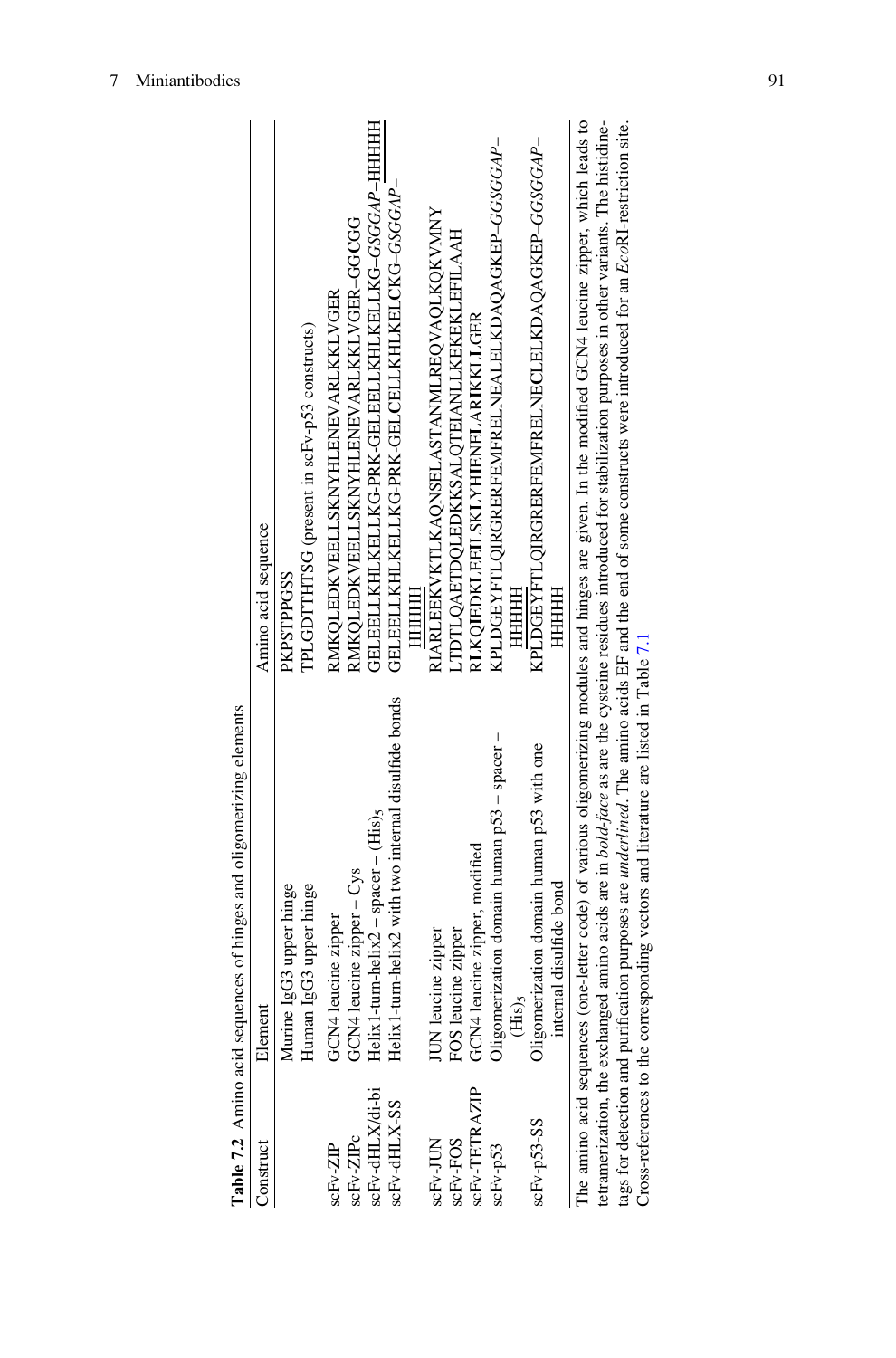### 7.2 Materials

- Standard molecular biology equipment and reagents for the following objectives:
	- Performing PCR reactions
	- Digesting and gel purifying DNA
	- Ligating and transforming DNA
	- Performing sodium dodecyl sulfate-polyacrylamide gel electrophoresis (SDS-PAGE) and subsequent immunoblotting
- An appropriate vector system for expression of scFvs fused to an oligomerization domain (see Table [7.1](#page-4-0) and Fig. [7.1](#page-3-0), see also Chaps. 3 and 27)
- Cell disrupting instrument like a French Press (Aminco Rochester, NY, USA) or a TS 1.1 benchtop (Constant Systems Ltd. UK)

### 7.3 Procedure

The cloning of the miniantibodies (Figs. [7.1](#page-3-0) and [7.2\)](#page-8-0) follows standard procedures. We describe here the expression of miniantibodies in the periplasm of E. coli in shake flasks. A purification scheme using rapid coupled two-column purification is given in Chap. 27.

The procedure essentially follows the protocol as described earlier in Lindner and Plückthun  $(2001)$  $(2001)$ , which was based on Pack and Plückthun  $(1992)$  $(1992)$ . Detailed information on high-cell-density fermentation of miniantibodies on gram scales is given in Pack et al.  $(1993)$  $(1993)$ , Horn et al.  $(1996)$  $(1996)$ , Plückthun et al.  $(1996)$ , and Schroeckh et al. ([1996\)](#page-14-0).

1. Select one of the presented formats for the chosen scFv (Table [7.1\)](#page-4-0) and pick the appropriate vector (Table [7.2](#page-6-0) and Fig. [7.2](#page-8-0)).

Note: The vectors shown here and those in Chaps. 3 and 27 are modular and largely compatible because of matching restriction sites. In the pAK vectors, the scFv fragment is cloned between the (asymmetric) SfiI sites, as discussed in detail in Chap. 3. The different dimerization or multimerization elements (Table [7.2](#page-6-0)) can be exchanged between the EcoRI and HindIII sites in most vectors (except, currently, the ones for the scFv-ZIPc and di-bi constructs). The rest of the backbone (e.g. between HindIII und XbaI) can be exchanged to coexpress a molecular chaperone (Chap. 27). In the pAK vectors, the region upstream of the scFv fragment (e.g. between XbaI and SfiI, Fig. [7.2](#page-8-0)) can be exchanged to replace the Shine–Dalgarno sequence with a stronger version (Chap. 3).

2. If recloning from another expression vector without compatible SfiI sites, design suitable primers, using, if desired, the information in Chap. 3 as a guide.

Note: A protocol on how to PCR amplify an antibody with an unknown sequence from hybridoma or spleen cells and how to convert it into a scFv format compatible with this vector is given in Chap. 3.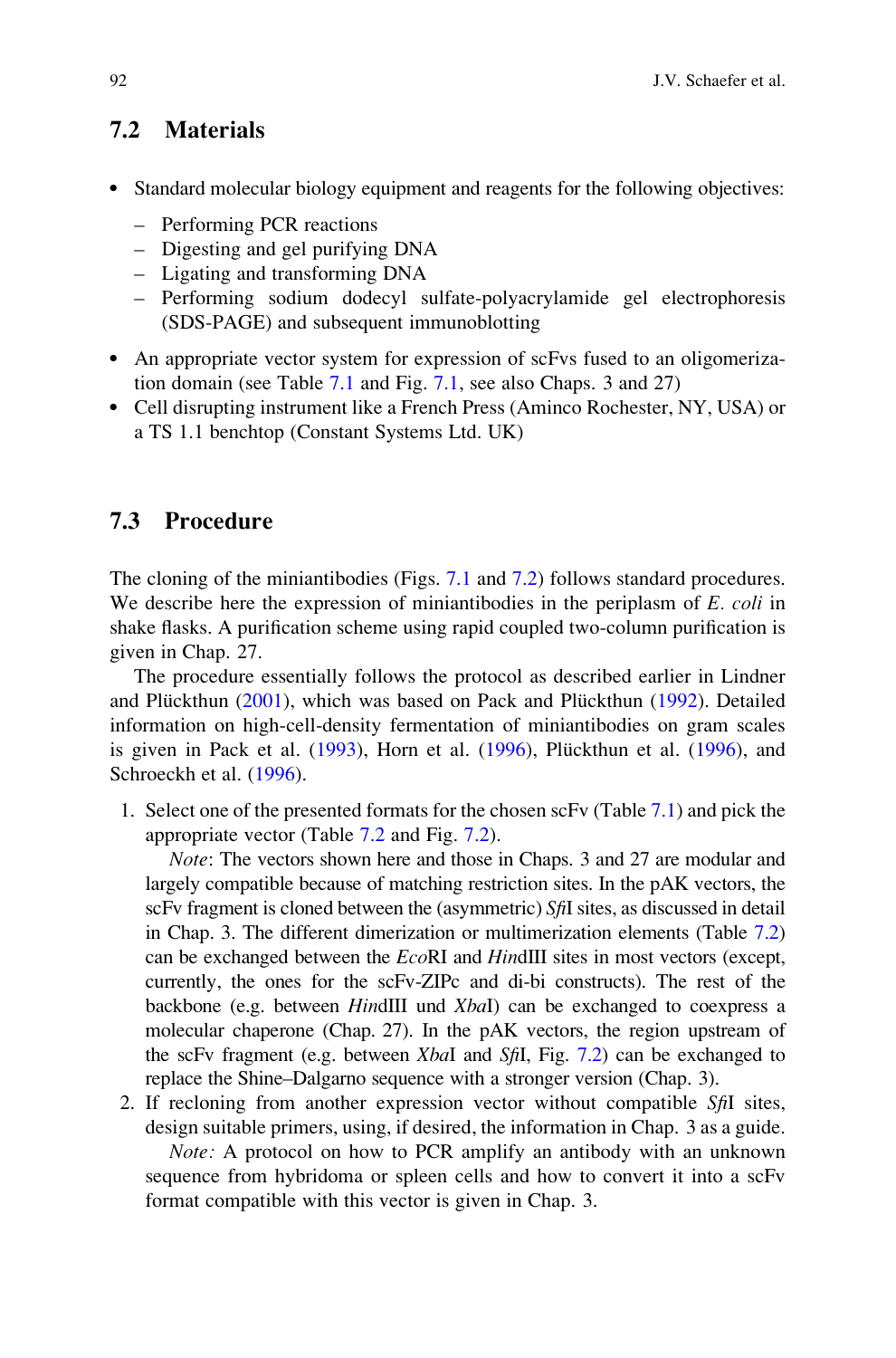<span id="page-8-0"></span>

Fig. 7.2 Expression vector pAK500 and schematic organization of the scFv-dHLX. (a) Vector pAK500 (Krebber et al. [1997\)](#page-13-0) encoding the dHLX cassette for the creation of a scFv construct in the scFv-dHLX format is shown as an example of a dimerization module. Other dimerization modules can be placed similarly between EcoRI and HindIII. The vector shown still contains the tetracycline-resistance cassette as stuffer to be replaced by the antibody scFv gene using the  $Sf_1I$ cleavage sites (see Chap. 3). The resulting scFv insert is shown as the outer segment. Because of the compatibility between pAK vectors and the pJB series (Chaps. 3 and 27), elements (e.g. a stronger Shine Dalgarno sequence, absence of f1-ori, or a chaperone coexpression element) can be exchanged between different vectors. *lacI*: *lac* repressor;  $t_{HP}$ : strong upstream terminator to prevent read-through from LacI expression; lac p/o: lac promoter/operator; pelB: signal sequence (pectate lyase gene of *Erwinia carotovora*), modified to contain an *Sfil* site; *tetR*: tetracycline resistance "stuffer" cassette (contains tetA and tetR-genes; 2,101 bp); hinge: murine IgG3 hinge region (see Table [7.2](#page-6-0));  $dH L X$ : double helix element (see Table 7.2);  $(His)$ , tag: stretch of 5 histidine residues for IMAC purification (Lindner et al. [1992](#page-13-0)) and detection with an anti-his tag antibody (e.g. 3D5-phosphatase fusion (Lindner et al. [1997;](#page-13-0) Kaufmann et al. 2002));  $t_{lpp}$ : downstream terminator; fl ori: intergenic region of phage fl (for production of single-stranded DNA); cam': chloramphenicol-acetyl-transferase gene; colE1-ori: plasmid replication origin (derived from pUC-plasmid series). (b) Schematic overview of the miniantibody construct  $(V_L$ -linker- $V_H$ -dHLX fusion). FLAG<sub>s</sub>: shortened (DYKD) version of FLAG tag for western blot detection (Knappik and Plückthun [1994\)](#page-13-0);  $hg$ : murine IgG3 hinge region (see Table [7.2\)](#page-6-0); lk: linker. Note: The size of the genetic elements is not drawn to scale. For more detail of the upstream and downstream region of the constructs, see Chap. 3

3. PCR amplify and clone the scFv in the selected vector. Confirm the correct arrangement of scFv and oligomerization domain in the final vector by DNA sequencing.

Note: Some scFv fragments, especially when multimerized by any method, can become aggregation prone and potentially lead to growth defects of the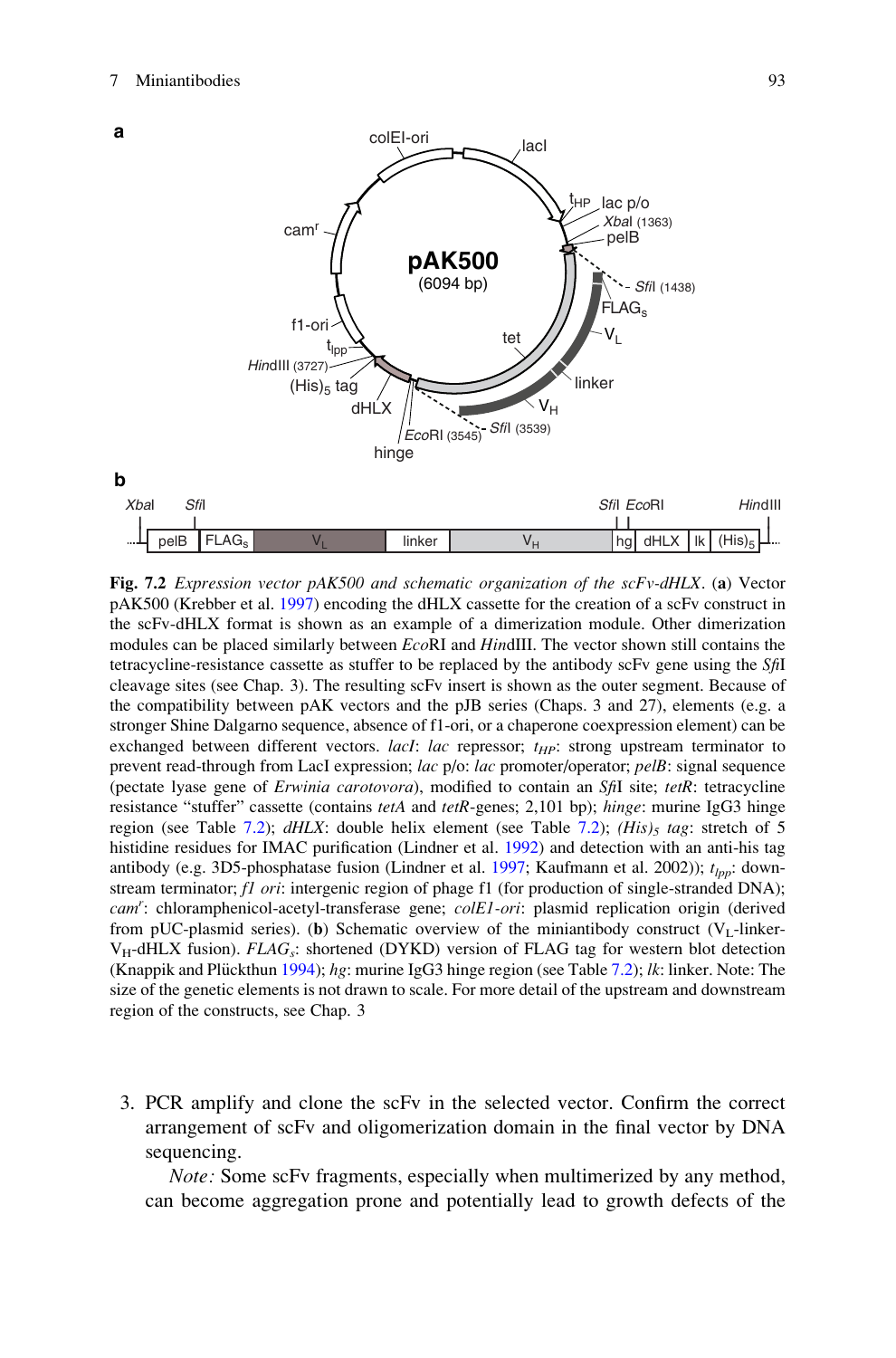strain. In order to properly characterize the final construct before expression, it is recommended to add 1% glucose to all growth media in order to reduce expression before induction. The lac promoter/operator systems used here are under the control of the catabolite activator protein (CAP) and thus require the absence of glucose for full induction, or, conversely, are repressed by high glucose.

4. For expression, transform an E. coli host suitable for periplasmic expression (e.g. JM83 (Yanisch-Perron et al. [1985](#page-14-0)), RV308 (Maurer et al. [1980](#page-13-0)) or SB536 (Bass et al. [1996\)](#page-12-0)).

Note: JM83 is a generally robust strain that appears to lead to less lysis of the outer membrane upon periplasmic expression of some antibody fragments than some other strains (see also Chap. 27), RV308 is a strain that produces very little (inhibitory) acetate during growth to high cell densities and thus supports fermentation very well, and SB536 is deficient in two periplasmic proteases, HhoA (or DegQ) and HhoB (or DegS).

- 5. Inoculate a 20 ml pre-culture in LB medium (containing the appropriate antibiotic and 1% glucose) with a single bacterial colony harboring the plasmid encoding the respective scFv fragment. For this volume, use at least a 250 ml shaking flask. Incubate at  $24^{\circ}$ C overnight.
- 6. From this overnight culture, inoculate the main culture in SB medium containing 0.1% glucose at a starting  $OD_{600}$  of 0.1. Use a baffled shake flask for higher final cell densities to secure aeration. Shake at  $24^{\circ}$ C and add 1 mM IPTG (final concentration) at an  $OD_{600}$  of 0.5.

Note: For most scFv fragments or miniantibody constructs, usage of only 0.1% glucose in the expression culture upon starting is recommended. In the majority of cases, this amount of glucose is enough to efficiently repress protein expression for 3–4 h until the culture has reached the OD required for induction. If higher concentrations of glucose are used, IPTG-induced protein expression might fail or be delayed in these CAP-regulated systems. However, there are some aggregation-prone scFv fragments which require the presence of 1% glucose at the time of inoculation. Whether this applies to the scFv of interest has to be tested individually.

Note: The growth at room temperature is generally very beneficial for increasing the yield. At higher temperatures, not only does a more significant portion of many antibody fragments end up in the insoluble periplasmic fraction, but also incorrectly folded antibody fragments (or aggregates) interfere with membrane assembly, leading to an induced leakiness of the outer membrane and product loss.

Note: If the expression vector carries the *skp* or *fkpA* gene (Chap. 27), much higher cell densities can be obtained, as the cells usually do neither lyse nor stop growing after induction (for details, see Chap. 27). Alternatively, a set of chaperones can be coexpressed on a second plasmid (Chap. 27).

7. Harvest the cells 4 h after induction by centrifugation  $(5,000 g$  for 10 min at  $4^{\circ}$ C)

Note: This expression time is an average value, which depends on the aggregation properties of the construct and any proteolytic degradation, e.g.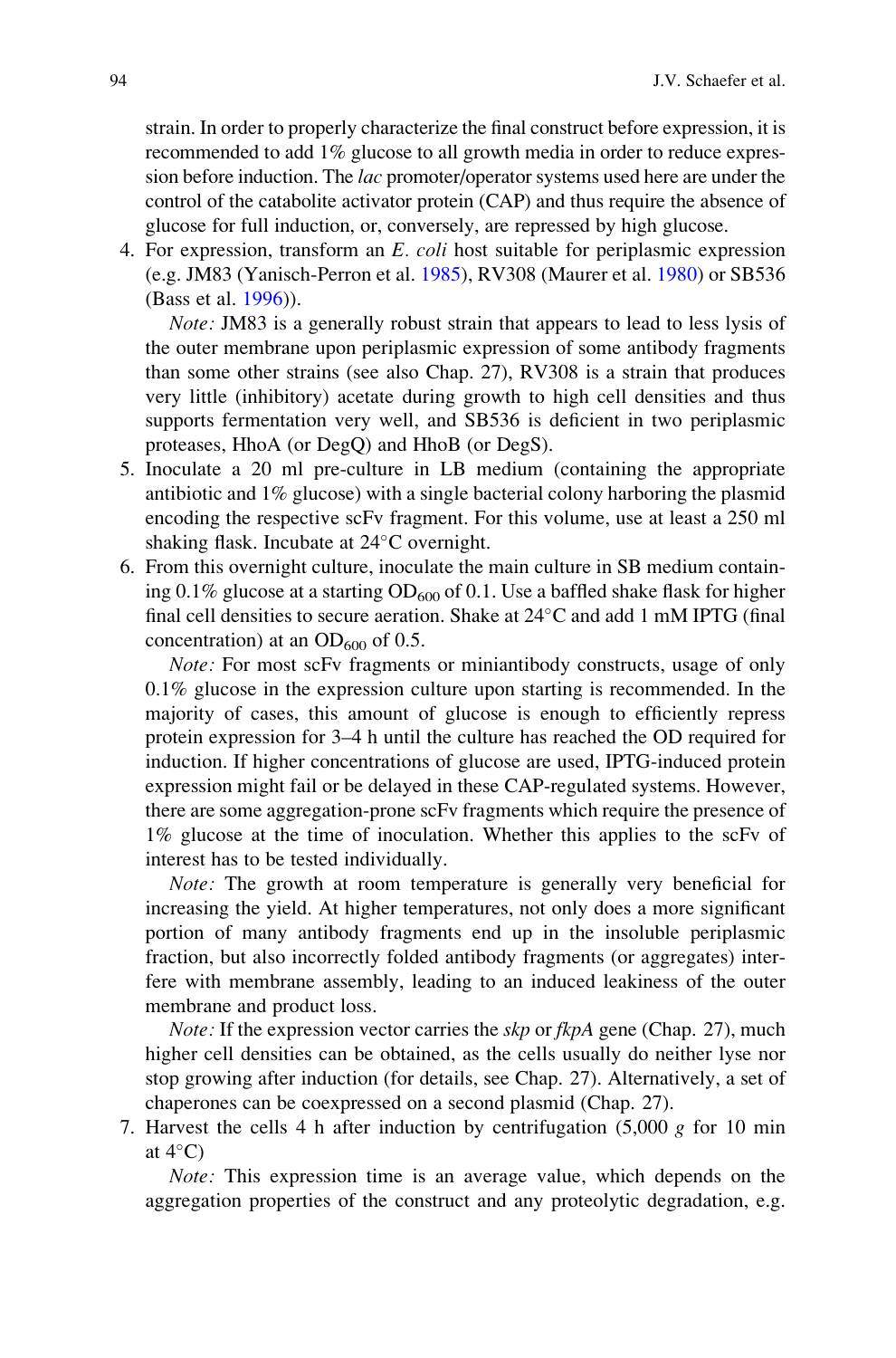in linker regions of fusion proteins. Robust constructs or constructs expressed in combination with overexpression of chaperones (Chap. 27) can be expressed for longer times.

8. Resuspend the cell pellet carefully in 1/100 column volume of loading buffer and add Benzonase (Merck) to a final concentration of 10 U/ml for removal of nucleic acids. Which loading buffer to use depends on the subsequent purification method chosen for the miniantibody. If the construct carries a His tag for IMAC purification (as for some of the constructs in Table [7.1](#page-4-0) or pAK500, Fig. [7.2](#page-8-0)), it is recommended to use cold 50 mM NaH<sub>2</sub>PO<sub>4</sub>, 300 mM NaCl, pH 8.0.

*Note:* This and all subsequent steps should be carried out at  $4^{\circ}$ C in order to minimize protease activity and to stabilize the protein of interest.

Note: To reduce protein degradation, protease inhibitors can be added to the solubilized cells. Proteolysis can be an issue for some fusion proteins, especially with positively charged residues in or near the linker region. However, the commercial protease inhibitor cocktails are mostly targeting eukaryotic proteases and are thus not very effective against E. coli proteases. Also, proteolysis, if it occurs by periplasmic enzymes, frequently begins during the induction phase, and can therefore only partially be combated with inhibitors.

Note: In the product literature, Tris buffers are generally not recommended for IMAC, as their amines might interact with immobilized metal ions. However, we and others found that such buffer conditions do not influence the absorption of proteins containing hexa-histidine-tags, but rather keep some E. coli proteins from nonspecifically interacting with the chelating column matrix.

Note: For troubleshooting, aliquots of the original culture and the supernatant after centrifugation should be kept and analyzed for scFv expression by SDS-PAGE and immunoblotting. These samples could pinpoint problems of the expression itself, compared to difficulties with the isolation and purification steps afterwards.

- 9. Disrupt the cells using a French Press (20,000 psi,  $4^{\circ}$ C in a cold room), the TS 1.1 benchtop, or sonification. For the French Press, perform at least three passages for optimal lysis of the cells. For all methods, take care that the cell suspension is not heated by the treatment.
- 10. Centrifuge the crude extract in order to separate insoluble cell debris from soluble protein (20,000 g, 30 min at  $4^{\circ}$ C). Carefully separate supernatant from pellet.

Note: The soluble/insoluble distribution of the miniantibody expression can be analyzed by performing a western blot (see also Chap. 27). Since antibody fragments can form soluble aggregates, however, a mere inspection of western blots may be misleading. Therefore, a serious characterization of an antibody construct must include gel chromatography, ideally coupled with multi-angle light scattering. This will give a very clear description of the amount of soluble aggregates in a preparation, or their development over time.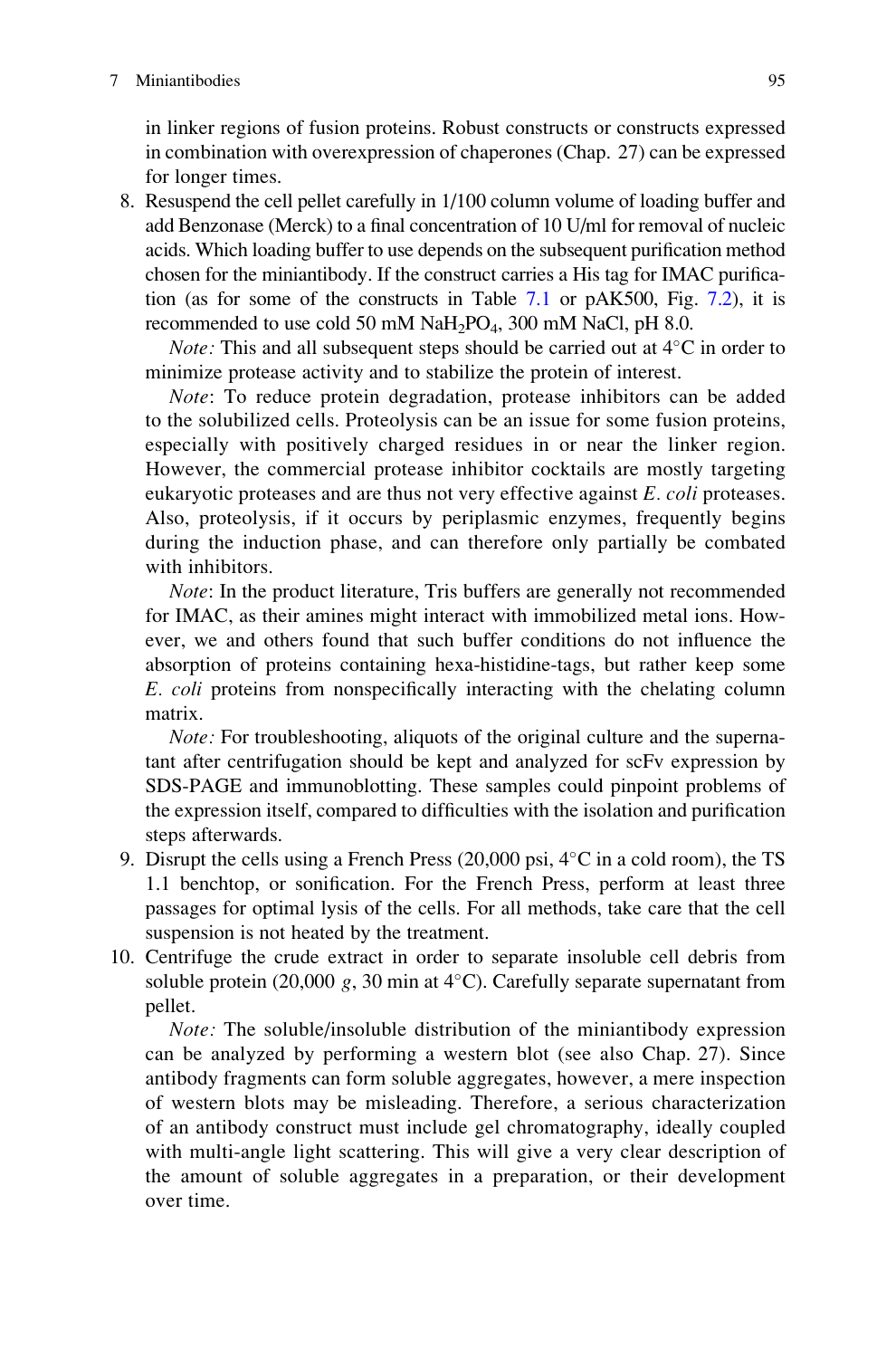Note: Successful transport to the periplasm can be inferred by the correct processing of the signal sequence. This can be detected by the anti-FLAG M1 antibody Sigma-Aldrich recognizing the processed FLAG tag at the very N-terminus (<sup>+</sup>H<sub>3</sub>N-DYKD...) (Knappik and Plückthun [1994\)](#page-13-0), as the antibody does not recognize the tag when it is not at the N-terminus. This N-terminal short FLAG is present in the vector systems used here (this chapter, Chap. 3, Chap. 27).

- 11. Filter the supernatant through a  $0.22 \mu m$  filter (use filters with low protein binding properties, e.g., Durapore filters from Millipore).
- 12. Apply the filtered supernatant of step 10 to the appropriate chromatography column.

Note: Purification of antibody fragments using a rapid, directly coupled twocolumn procedure (IMAC and ion exchange chromatography) is presented in detail in Chap. 27.

### 7.4 Troubleshooting

While in general, the miniantibody strategy has been found to be quite robust, an intrinsic aggregation tendency of the scFv fragment is amplified by having several copies in one molecular assembly. If the protein of interest is mainly insoluble, the following procedures might be beneficial:

- (a) Co-express one or several molecular chaperones which may increase the level of soluble expression (see Chap. 27, Bothmann and Plückthun [1998](#page-12-0), [2000\)](#page-12-0). Note, however, that the coexpression may merely shift insoluble aggregates to soluble aggregates. It is mandatory, therefore, to properly analyze the purified protein for oligomeric state by gel filtration, ideally coupled with multi-angle light scattering.
- (b) Refold the protein from inclusion bodies. For this purpose, first reclone the scFv without any signal sequence into a plasmid with the strong T7-expression system (Ge et al. [1995](#page-12-0)). Refolding has to be optimized for each protein individually, but Huston et al. [\(1991](#page-12-0)), Ge et al. ([1995\)](#page-12-0) and Rudolph and Lilie ([1996\)](#page-14-0) give some initial guidelines. Commercial refolding kits are available, facilitating the screening for optimal conditions (Hampton Research, Laguna Niguel, CA, USA).
- (c) Either introduce mutations in the scFv gene which may support proper folding or transplant the CDRs to a well-folding framework, thus leading to reduced aggregation. For an initial guidance, see Ewert et al. ([2004\)](#page-12-0). For additional discussions on this topic, see Knappik and Plückthun  $(1995)$  $(1995)$ , Jung and Plückthun ([1997\)](#page-13-0), Nieba et al. (1997), Willuda et al. ([1999\)](#page-14-0), Kaufmann et al. [\(2002](#page-13-0)), Honegger et al. [\(2009\)](#page-12-0) or Kügler et al. ([2009\)](#page-13-0).

Acknowledgements This chapter is based on the original work of Peter Pack, Jörg Willuda and Susanne Kubetzko, with subsequent contributions from Kerstin Blank and Barbara Klinger.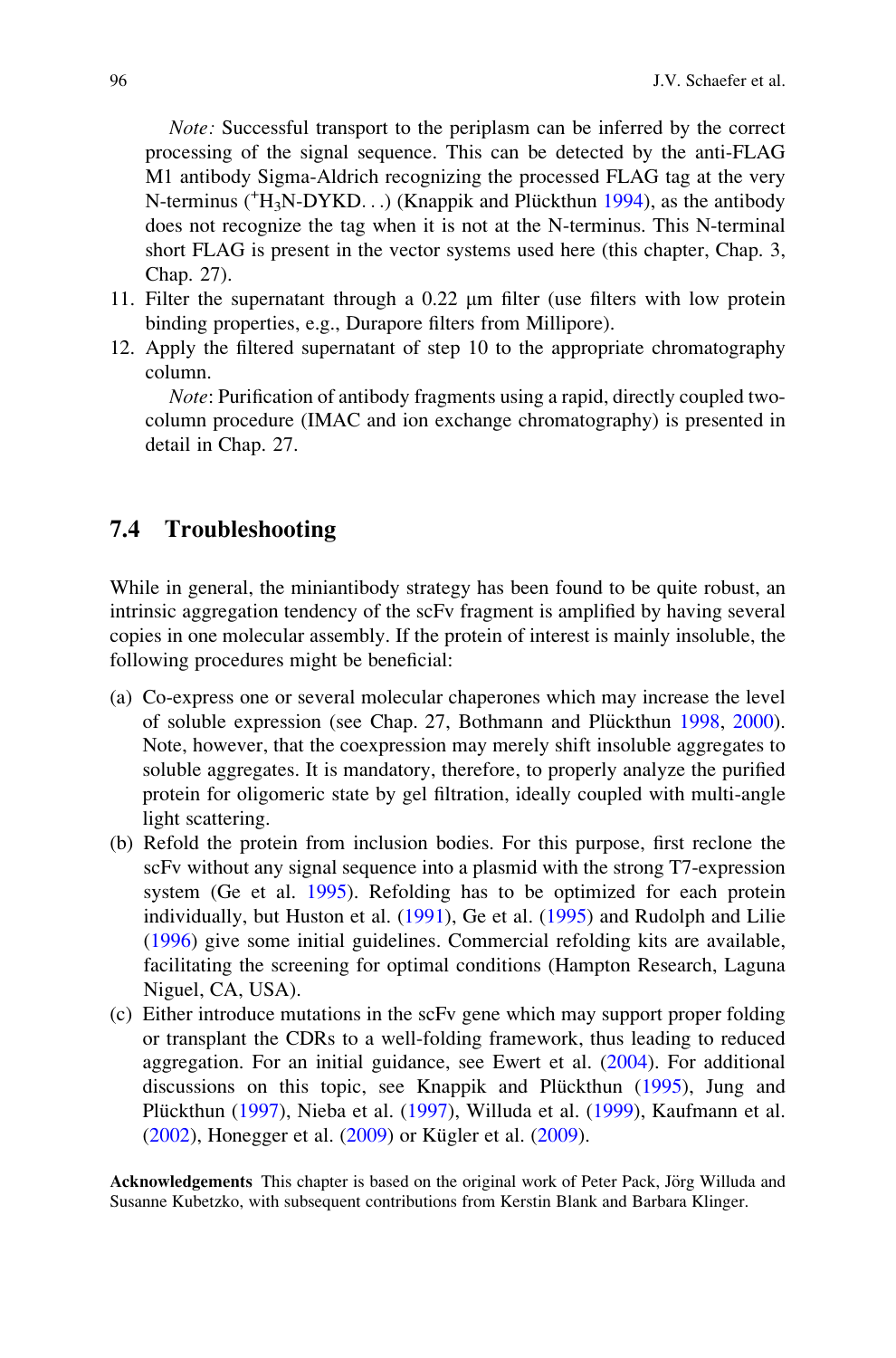## <span id="page-12-0"></span>References

- Arndt KM, Pelletier JN, Müller KM, Alber T, Michnick SW, Plückthun A (2000) A heterodimeric coiled-coil peptide pair selected in vivo from a designed library-versus-library ensemble. J Mol Biol 295:627–639
- Arndt KM, Müller KM, Plückthun A (2001) Helix-stabilized Fv (hsFv) antibody fragments: substituting the constant domains of a Fab fragment for a heterodimeric coiled-coil domain. J Mol Biol 312:221–228
- Bass S, Gu Q, Christen A (1996) Multicopy suppressors of prc mutant Escherichia coli include two HtrA (DegP) protease homologs (HhoAB), DksA, and a truncated R1pA. J Bacteriol 178:1154–1161
- Bothmann H, Plückthun A (1998) Selection for a periplasmic factor improving phage display and functional periplasmic expression. Nat Biotechnol 16:376–380
- Bothmann H, Plückthun A (2000) The periplasmic *Escherichia coli* peptidylprolyl cis, transisomerase FkpA: I. Increased functional expression of antibody fragments with and without cis-prolines. J Biol Chem 275:17100–17105
- Crothers DM, Metzger H (1972) The influence of polyvalency on the binding properties of antibodies. Immunochemistry 9:341–357
- Deyev SM, Waibel R, Lebedenko EN, Schubiger AP, Plückthun A (2003) Design of multivalent complexes using the barnase\*barstar module. Nat Biotechnol 21:1486–1492
- Dürr E, Jelesarov I, Bosshard HR (1999) Extremely fast folding of a very stable leucine zipper with a strengthened hydrophobic core and lacking electrostatic interactions between helices. Biochemistry 38:870–880
- Eisenberg D, Wilcox W, Eshita SM, Pryciak PM, Ho SP, DeGrado WF (1986) The design, synthesis, and crystallization of an alpha-helical peptide. Proteins 1:16–22
- Ewert S, Honegger A, Plückthun A (2004) Stability improvement of antibodies for extracellular and intracellular applications: CDR grafting to stable frameworks and structure-based framework engineering. Methods 34:184–199
- Ge L, Knappik A, Pack P, Freund C, Plückthun A (1995) Expressing antibodies in *Escherichia* coli. In: Borrebaeck C (ed) Antibody engineering, 2nd ed. Oxford University Press, London, pp 229–236
- Harbury PB, Zhang T, Kim PS, Alber T (1993) A switch between two-, three-, and four-stranded coiled coils in GCN4 leucine zipper mutants. Science 262:1401–1407
- Hill RB, Degrado WF (1998) Solution structure of alpha-2D, a native-like de novo designed protein. J Am Chem Soc 120:1138–1145
- Holliger P, Prospero T, Winter G (1993) "Diabodies": small bivalent and bispecific antibody fragments. Proc Natl Acad Sci USA 90:6444–6448
- Honegger A, Malebranche AD, Röthlisberger D, Plückthun A (2009) The influence of the framework core residues on the biophysical properties of immunoglobulin heavy chain variable domains. Protein Eng Des Sel 22:121–134
- Horn U, Strittmatter W, Krebber A, Knüpfer U, Kujau M, Wenderoth R, Müller K, Matzku S, Plückthun A, Riesenberg D (1996) High volumetric yields of functional dimeric miniantibodies in *Escherichia coli*, using an optimized expression vector and high-cell-density fermentation under non-limited growth conditions. Appl Microbiol Biotechnol 46:524–532
- Hu S, Shively L, Raubitschek A, Sherman M, Williams LE, Wong JY, Shively JE, Wu AM (1996) Minibody: A novel engineered anti-carcinoembryonic antigen antibody fragment (single-chain Fv-CH3) which exhibits rapid, high-level targeting of xenografts. Cancer Res 56:3055–3061
- Huston JS, Mudgett-Hunter M, Tai MS, McCartney J, Warren F, Haber E, Oppermann H (1991) Protein engineering of single-chain Fv analogs and fusion proteins. Methods Enzymol 203: 46–88
- Jeffrey PD, Gorina S, Pavletich NP (1995) Crystal structure of the tetramerization domain of the p53 tumor suppressor at  $1.7$  Angstroms. Science  $267:1498-1502$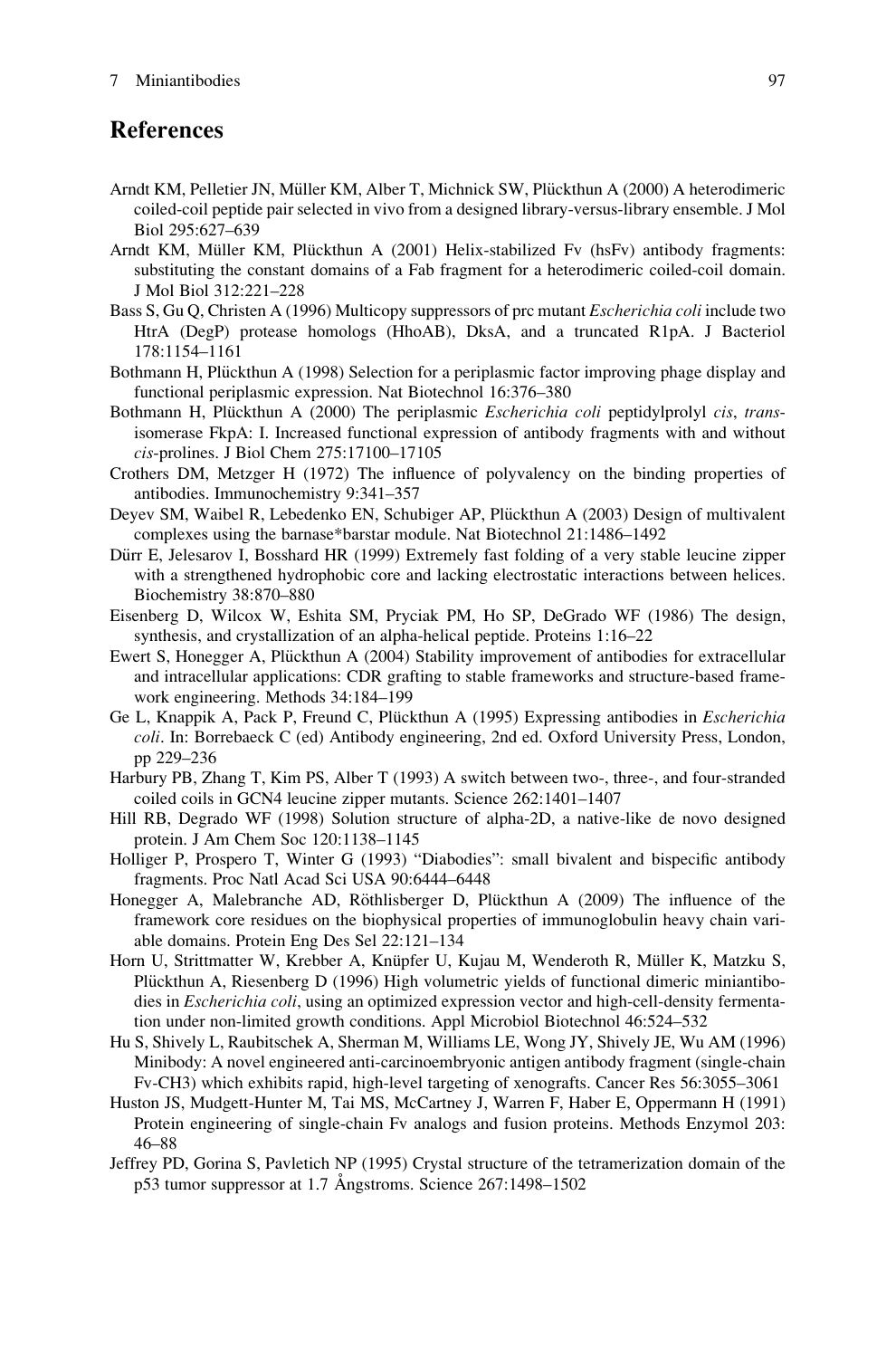- <span id="page-13-0"></span>Jung S, Plückthun A (1997) Improving in vivo folding and stability of a single-chain Fv antibody fragment by loop grafting. Protein Eng 10:959–966
- Kaufmann M, Lindner P, Honegger A, Blank K, Tschopp M, Capitani G, Plückthun A, Grütter MG (2002) Crystal structure of the anti-His tag antibody 3D5 single-chain fragment complexed to its antigen. J Mol Biol 318:135–147
- Kellner C, Bruenke J, Stieglmaier J, Schwemmlein M, Schwenkert M, Singer H, Mentz K, Peipp M, Lang P, Oduncu F, Stockmeyer B, Fey GH (2008) A novel CD19-directed recombinant bispecific antibody derivative with enhanced immune effector functions for human leukemic cells. J Immunother 31:871–884
- Kipriyanov SM, Moldenhauer G, Schuhmacher J, Cochlovius B, Von der Lieth CW, Matys ER, Little M (1999) Bispecific tandem diabody for tumor therapy with improved antigen binding and pharmacokinetics. J Mol Biol 293:41–56
- Knappik A, Plückthun A  $(1994)$  An improved affinity tag based on the FLAG peptide for the detection and purification of recombinant antibody fragments. Biotechniques 17:754–761
- Knappik A, Plückthun A (1995) Engineered turns of a recombinant antibody improve its in vivo folding. Protein Eng 8:81–89
- Krebber A, Bornhauser S, Burmester J, Honegger A, Willuda J, Bosshard HR, Plückthun A (1997) Reliable cloning of functional antibody variable domains from hybridomas and spleen cell repertoires employing a reengineered phage display system. J Immunol Methods 201:35–55
- Kubetzko S, Balic E, Waibel R, Zangemeister-Wittke U, Plückthun A (2006) PEGylation and multimerization of the anti-p185HER-2 single chain Fv fragment 4D5: effects on tumor targeting. J Biol Chem 281:35186–35201
- Kügler M, Stein C, Schwenkert M, Saul D, Vockentanz L, Huber T, Wetzel SK, Scholz O, Plückthun A, Honegger A, Fey GH (2009) Stabilization and humanization of a single-chain Fv antibody fragment specific for human lymphocyte antigen CD19 by designed point mutations and CDR-grafting onto a human framework. Protein Eng Des Sel 22:135–147
- Lindner P, Plückthun A (2001) Miniantibodies. In: Kontermann R, Dübel S (eds) Antibody engineering. Springer, Berlin, pp 637–647
- Lindner P, Guth B, Wülfing C, Krebber C, Steipe B, Müller F, Plückthun A (1992) Purification of native proteins from the cytoplasm and periplasm of *Escherichia coli* using IMAC and histidine tails: a comparison of proteins and protocols. Methods 4:41–56
- Lindner P, Bauer K, Krebber A, Nieba L, Kremmer E, Krebber C, Honegger A, Klinger B, Mocikat R, Plückthun A (1997) Specific detection of his-tagged proteins with recombinant anti-His tag scFv-phosphatase or scFv-phage fusions. Biotechniques 22:140–149
- Maurer R, Meyer B, Ptashne M (1980) Gene regulation at the right operator (OR) bacteriophage lambda. I. OR3 and autogenous negative control by repressor. J Mol Biol 139:147–161
- Mittl PR, Chene P, Grütter MG (1998) Crystallization and structure solution of p53 (residues 326– 356) by molecular replacement using an NMR model as template. Acta Crystallogr D Biol Crystallogr 54:86–89
- Müller KM, Arndt KM, Plückthun A (1998a) A dimeric bispecific miniantibody combines two specificities with avidity. FEBS Lett 432:45–49
- Müller KM, Arndt KM, Plückthun A (1998b) Model and simulation of multivalent binding to fixed ligands. Anal Biochem 261:149–158
- Müller KM, Arndt KM, Strittmatter W, Plückthun A (1998c) The first constant domain (CH1 and CL) of an antibody used as heterodimerization domain for bispecific miniantibodies. FEBS Lett 422:259–264
- Nieba L, Honegger A, Krebber C, Plückthun A (1997) Disrupting the hydrophobic patches at the antibody variable/constant domain interface: improved in vivo folding and physical characterization of an engineered scFv fragment. Protein Eng 10:435–444
- O'Shea EK, Klemm JD, Kim PS, Alber T (1991) X-ray structure of the GCN4 leucine zipper, a two-stranded, parallel coiled coil. Science 254:539–544
- Pack P, Plückthun A (1992) Miniantibodies: use of amphipathic helices to produce functional, flexibly linked dimeric Fv fragments with high avidity in *Escherichia coli*. Biochemistry 31:1579–1584